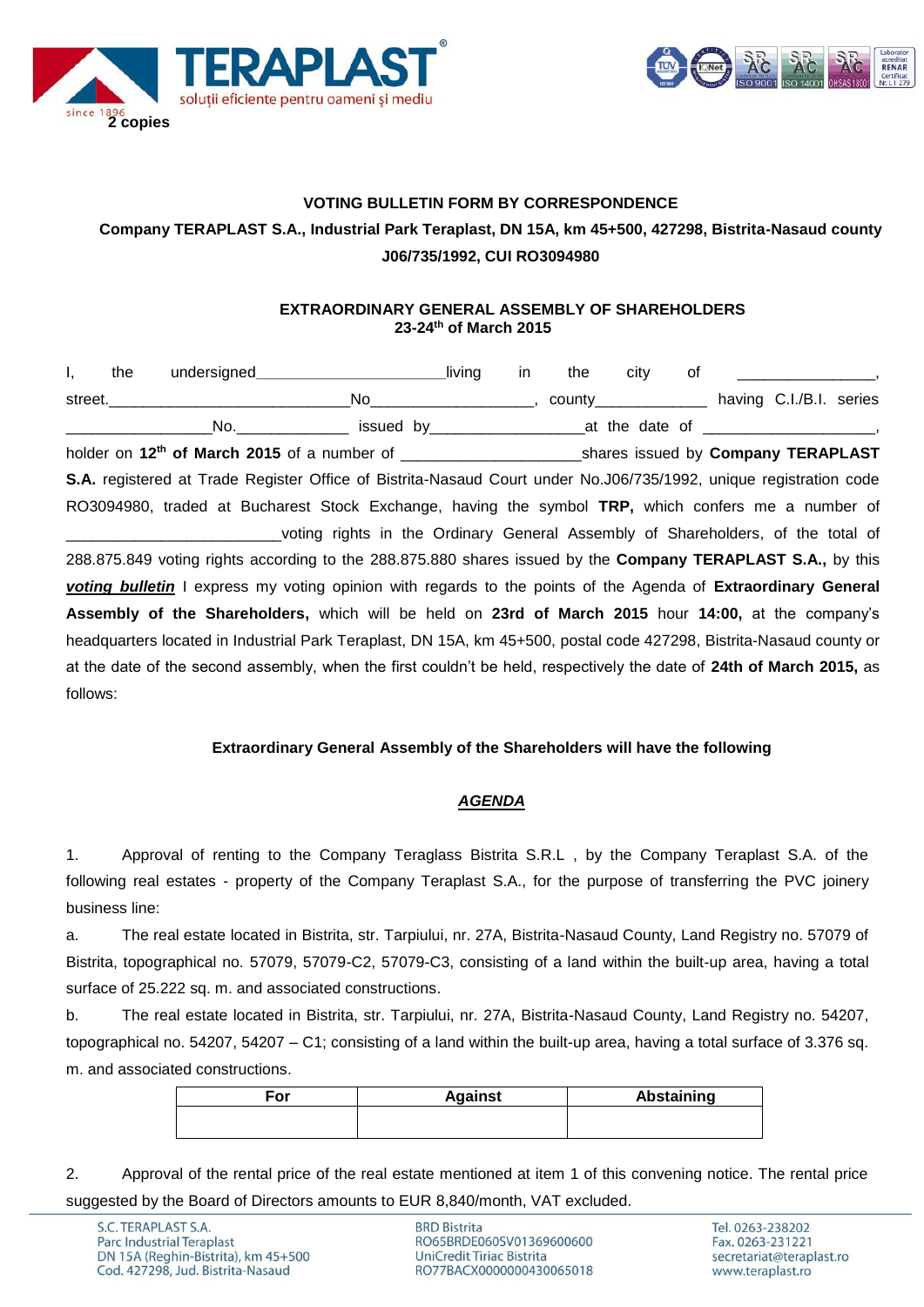

.



| For | <b>Against</b> | Abstaining |
|-----|----------------|------------|
|     |                |            |
|     |                |            |

3. Approval of the rental period of time for the real estate mentioned at item 1 of this convening notice. The Board of Directors suggests a period of time of 6 (six) years, as of 01.04.2015.

4. Approval of transferring to Company Teraglass Bistrita S.R.L, at the same time with renting the real estate mentioned at item 1 of this convening notice, of the entire activity corresponding to the PVC joinery business line (including the personnel transfer, pursuant to art. 173 of the Labour Code).

| <b>Against</b> | Abstaining |
|----------------|------------|
|                |            |
|                |            |

5. In order to transfer the PVC joinery business line to Teraglass Bistrita S.R.L., approval of selling the equipments/assets corresponding to such business line.

| ⊑or | <b>Against</b> | Abstaining |
|-----|----------------|------------|
|     |                |            |
|     |                |            |

6. Approval of the sales price of the equipment mentioned at item 5 of this convening notice. The sales price suggested by the Board of Directors amounts to RON 3,800,000, plus the value of the equipment to be commissioned up to the date of the business line transfer (respectively 1<sup>st</sup> April 2015), amounting to maximum EUR 200,000. The Board of Directors suggests that the payment of the equipment price to be done in 60 equal instalments, as of 01.04.2016.

| For | <b>Against</b> | Abstaining |
|-----|----------------|------------|
|     |                |            |

7. Approval that the transfer of the ownership of property over the assets mentioned in item 5 of this convening notice to be performed exclusively on the date the price is fully paid by the Buyer, Teraglass Bistrita S.R.L. It is proposed that the risk related to the sold assets to be transferred from the Seller to the Buyer on the date the sales agreement is signed.

| For | <b>Against</b> | Abstaining |
|-----|----------------|------------|
|     |                |            |
|     |                |            |

8. Approval that the activity of the PVC joinery business line at the Company Teraglass Bistrita S.R.L. premises,

to begin on 1st of April 2015 (as of the second quarter of 2015).

**BRD Bistrita** RO65BRDE060SV01369600600 **UniCredit Tiriac Bistrita** RO77BACX0000000430065018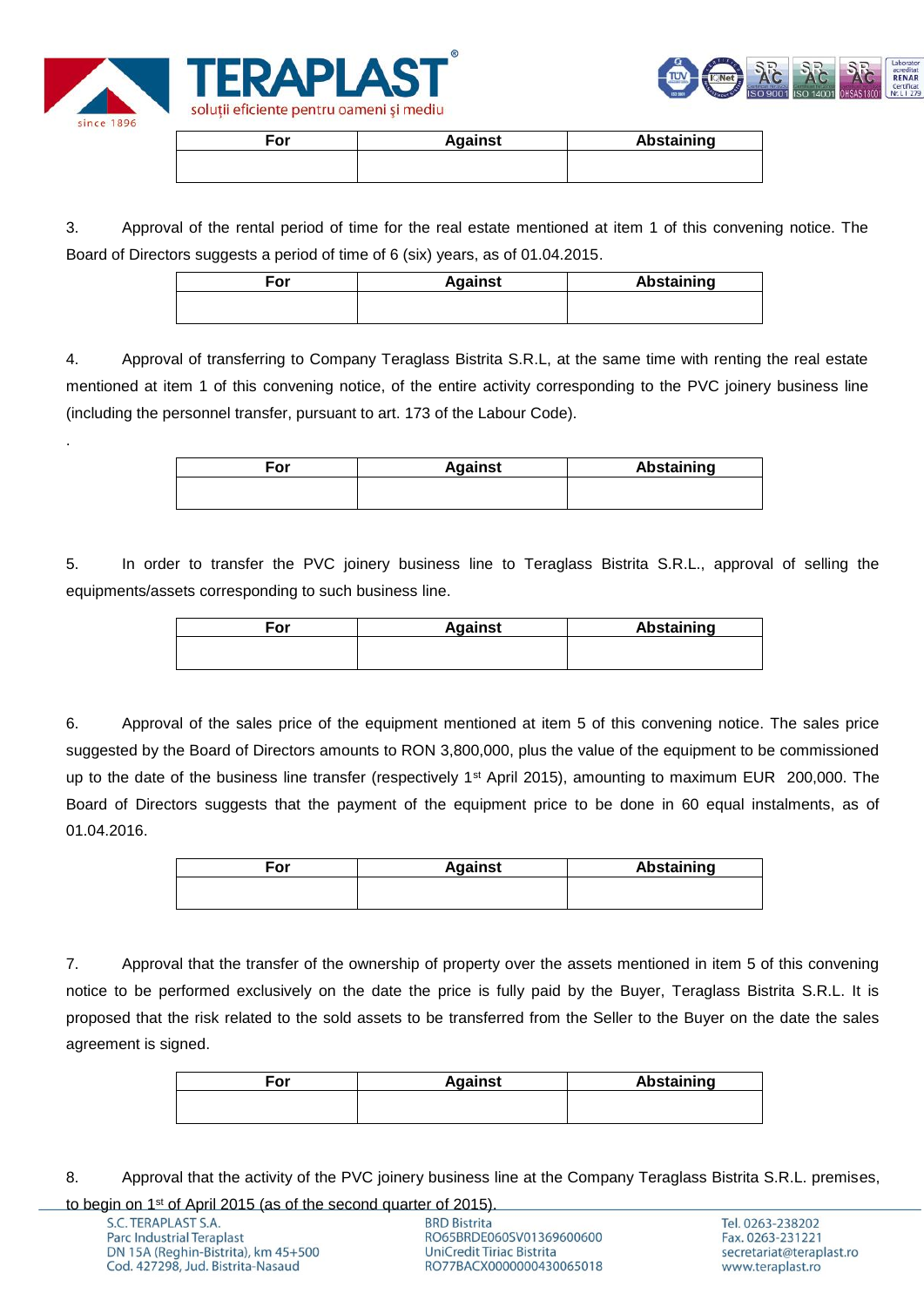

9. Approval of a loan granted to the Company Teraglass Bistrita SRL, amounting to maximum RON 2,850,000, based on a loan agreement with successive drawdowns, in order to sustain the activity of the Company Teraglass Bistrita Srl. The loan shall generate interest, according to the reference interest of BNR /National Bank of Romania/.

| For | <b>Against</b> | <b>Abstaining</b> |
|-----|----------------|-------------------|
|     |                |                   |
|     |                |                   |

10. Mandating the Board of Directors to negotiate and approve the transfer to the Company Teraglass Bistrita S.R.L. of the raw material stocks, the finished products, the advertising materials needed for continuing the activity of the PVC joinery business line.

| ≂or | <b>Against</b> | Abstaining |
|-----|----------------|------------|
|     |                |            |
|     |                |            |

11. Mandating Mr. Alexandru Stanean – General Manager, and Mrs. Edit-Eniko Orban – Financial Manager to negotiate the contracting terms and conditions, and to sign for and on behalf of the Company the rental agreement for the real estate mentioned at item 1, the sales agreement of the equipment / assets mentioned at item 5, as well as any documents necessary to carry out the decision of the Extraordinary General Assembly of the Shareholders, that is to be adopted.

| For | <b>Against</b> | <b>Abstaining</b> |
|-----|----------------|-------------------|
|     |                |                   |
|     |                |                   |

12. Approval of the full coverage of the losses reported in the previous years, amounting to RON 44.952.911, by using the reserves constituted for share capital adjustments and share premiums.

| For | <b>Against</b> | Abstaining |
|-----|----------------|------------|
|     |                |            |
|     |                |            |

13. Appointing the registration date when shareholders affected by the decisions adopted by the Extraordinary General Assembly of the Shareholders shall be identified. The Board of Directors suggests the date of **08th April 2015.**

| For | <b>Against</b> | <b>Abstaining</b> |
|-----|----------------|-------------------|
|     |                |                   |
|     |                |                   |

14. Approval of the date of 7<sup>th</sup> April 2015 as **"ex date**", respectively the date previous to the registration date when the financial instruments, object of the decision of the corporate bodies, are transacted without the rights resulting from such decision, pursuant to art. 2 letter f) of Regulation no. 6/2009 regarding the exercise of certain rights of the shareholders within the general assemblies of the trading companies, amended and completed by Regulation no. 13/2014 regarding the amendment and completion of certain regulations issued by the Security National Board (herein referred to as **Regulation CNVM no. 6/2009**).